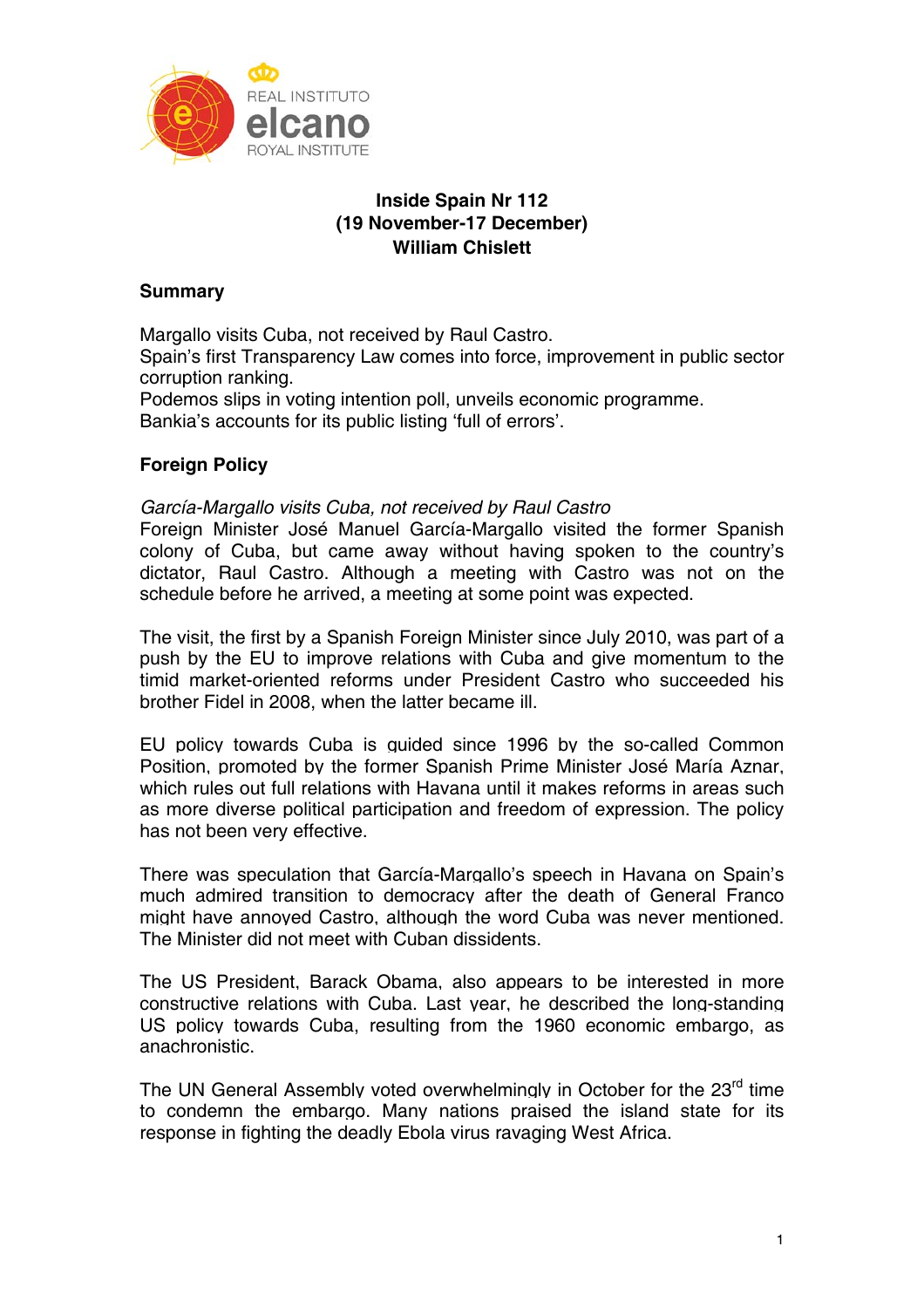

Had García-Margallo managed to meet Castro, he would have urged him to attend the Ibero-American summit in Mexico, the first attended by Spain's new King Felipe VI. At the last minute Castro sent his Vice-President, Miguel Díez-Canel, in his place. The left-leaning leaders of Argentina, Brazil, Bolivia, Nicaragua and Venezuela also sent their deputies.

# *First visit to Israel by a Spanish Defence Minister since diplomatic relations established*

Pedro Morenés became the first Defence Minister to visit Israel since Spain established diplomatic relations in 1986. His visit came a month after the Spanish parliament voted overwhelmingly in favour of a non-binding resolution to recognise a Palestinian state.

The visit returned that to Madrid by Israeli Defence Minister Edhud Barak in 2010 when a military co-operation agreement was signed.

Morenés and the current Defence Minister Moshe Ya'alon discussed the agreement and Spain's military contribution to the UNIFIL mission in the south of Lebanon.

## *UK-Spain spat threatens Gibraltar's inclusion in EU airspace reform*  The territorial dispute between Madrid and London over Gibraltar threatens the inclusion of the Rock's airport in the Single European Sky initiative.

The initiative, launched in 2004, would merge flight corridors into transnational 'blocks'. More direct flight paths would cut costs and reduce carbon dioxide emissions. Madrid, however, wants Gibraltar excluded until the issue of sovereignty over the Rock is resolved.

Philip Hammond, the UK's Foreign Secretary, accused Madrid of using the EU to further its claims over Gibraltar, which was ceded to Britain in the 1713 Treaty of Utrecht. Ana Pastor, Spain's Minister of Public Works and Transport, described the airport on the narrow strip of land (isthmus) linking Gibraltar to Spain as 'an area that is being illegally occupied by the UK' (according to Spain's interpretation of the Treaty, the isthmus was not ceded to the UK, which did not occupy it until the early  $19<sup>th</sup>$  century).

Hammond also criticised the Italian Presidency of the European Council for allowing Gibraltar to be excluded for the moment.

Under the 2006 Cordoba agreement between London, Spain's then Socialist government and Gibraltar, Spain agreed to stop seeking the exclusion of Gibraltar airport from EU aviation measures. The conservative Popular Party (PP) government, in essence, does not recognise the agreement and has taken a much harder stance on Gibraltar since coming to office at the end of 2011.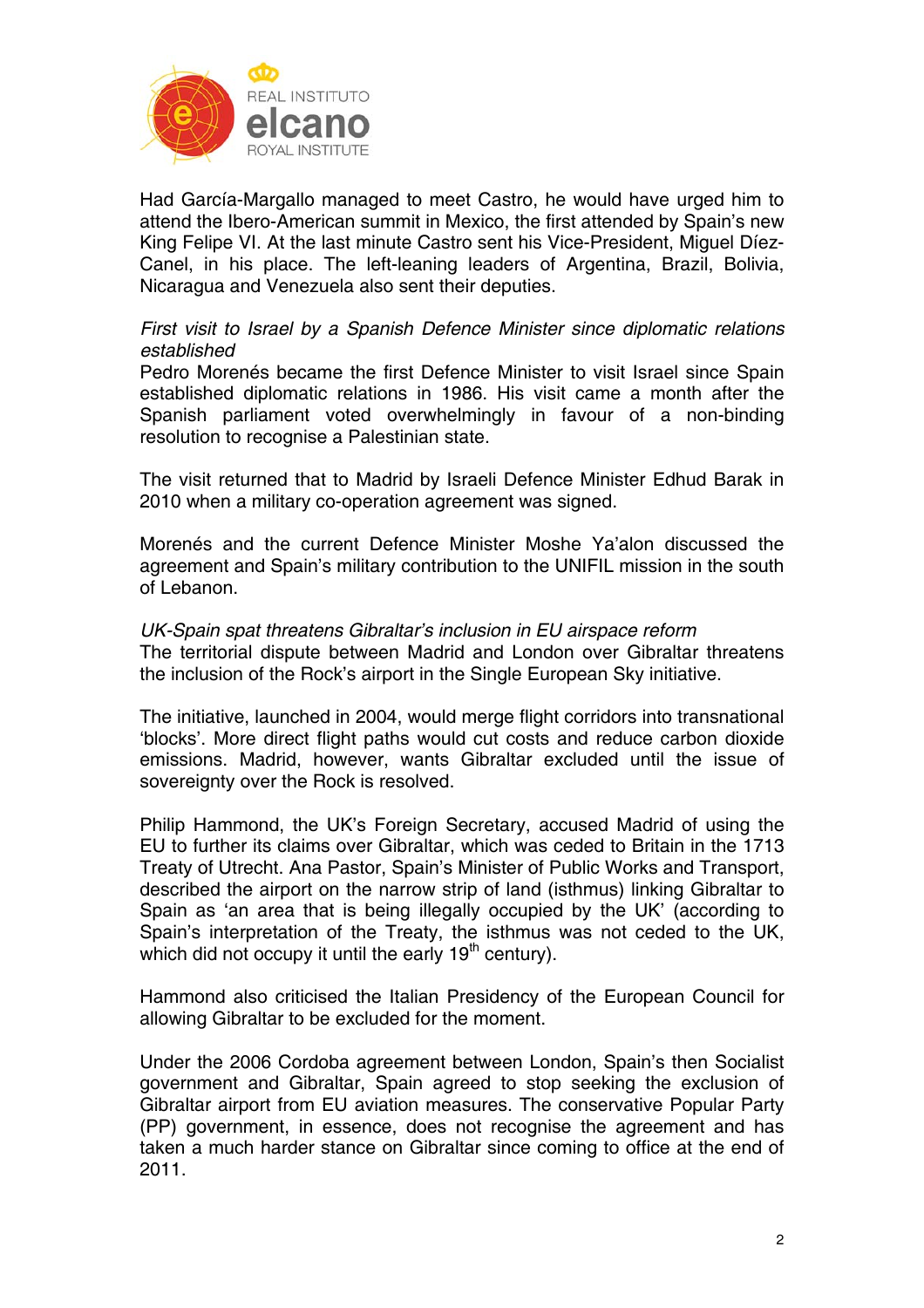

The airspace reforms cannot be implemented until the wrangle is resolved.

Earlier this year Madrid tried to block the UK opting back into a series of EU police and criminal justice agreements, but then yielded.

# **Domestic Scene**

*Spain's first Transparency Law comes into force, improvement in public sector corruption ranking* 

Spain finally caught up with the rest of the EU when its first ever Transparency Law came into effect this month, almost 40 years after the end of the Franco dictatorship and despite repeated promises in the past. However, it only operates at the state level (at municipal and regional levels, where most corruption occurs, next December).

As of 10 December, the website (www.transparencia.gob.es) began to publish the salaries of senior officials, details of public sector contracts, state subsidies and other information of public interest. Citizens can request information that is not on the website and will receive a reply within 30 days.

If the answer is not forthcoming or is unsatisfactory, citizens may turn to the oversight body, the government-appointed Transparency Council, which will decide whether there are security issues that justify withholding the information.

Spain has been very slow to bring itself into line in transparency matters with the rest of the EU; former communist countries introduced similar laws some years ago.

The new legislation, however, leaves Spain in  $64<sup>th</sup>$  place out of 100 countries with right-to-know laws, according to Access Info Europe and the Centre for Law and Democracy, which draw up an annual Global Right to Information Rating.

Jesús Lizcano, the head of the Spanish chapter of Transparency International, said the 12 limits on providing information were too many and 'excessively ambiguous'. Information can be denied for reasons of national security, foreign relations, economic and commercial interests and economic and monetary policy, among other factors. If these limits are interpreted narrowly, access to information would be reduced to a minimum.

Spain was ranked the  $37<sup>th</sup>$  least corrupt country out of 175 nations in the latest corruption ranking by the Berlin-based Transparency International, up from  $40<sup>th</sup>$  in 2013 (see Figure 1). Its score of 60 was one point higher (five points lower than in 2012). The nearer to 100, the cleaner the country.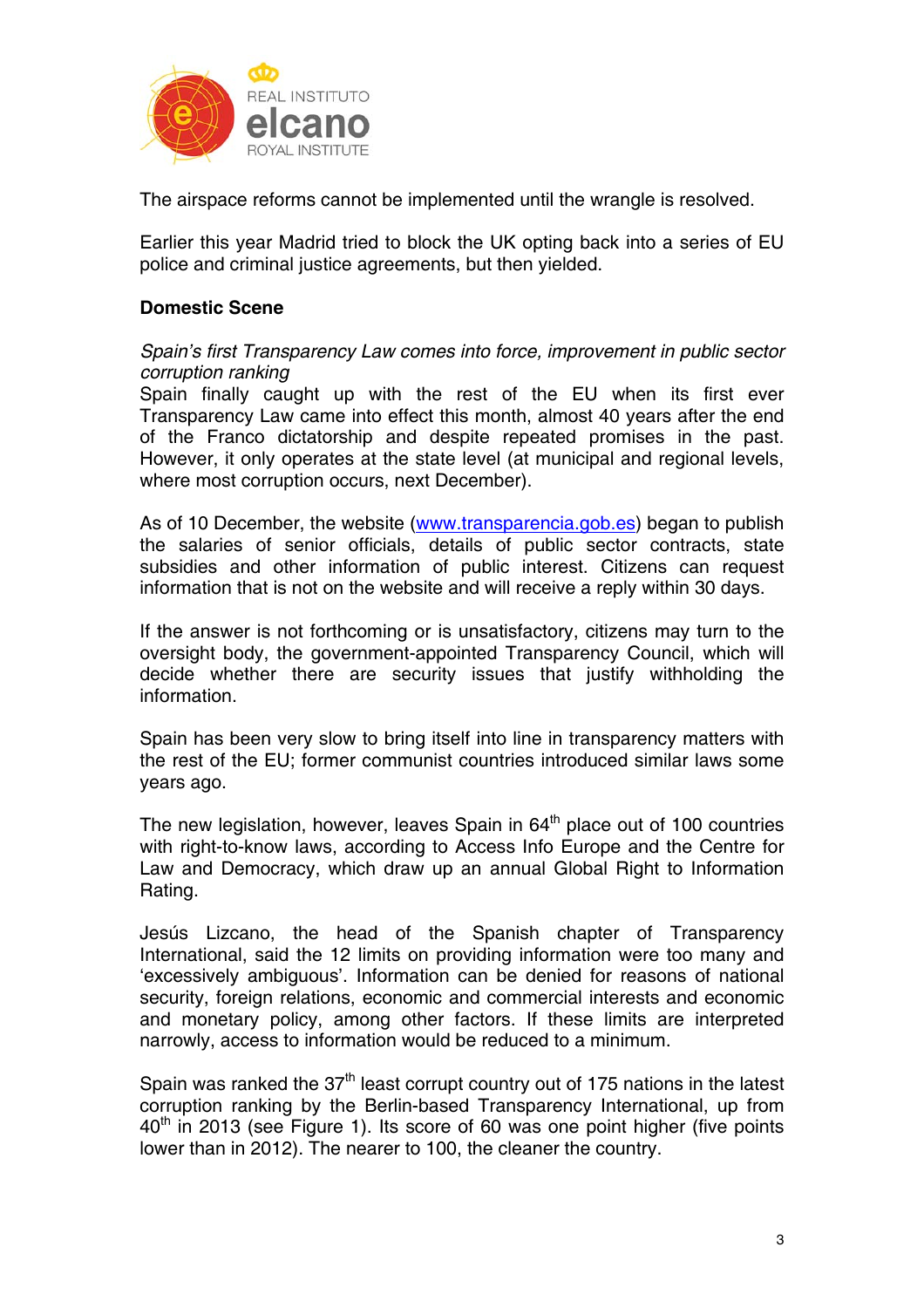

| <u>Figure 1. Nativiting of perceived levels of public sector corruption, selected countiles (1)</u> |                  |
|-----------------------------------------------------------------------------------------------------|------------------|
| Country ranking out of 177 nations                                                                  | Score out of 100 |
| 1. Denmark (1)                                                                                      | 92(91)           |
| 3. Finland (3)                                                                                      | 89 (89)          |
| 12. Germany $(12)$                                                                                  | 79 (78)          |
| 14. UK (14)                                                                                         | 78 (76)          |
| 26. France (22)                                                                                     | 69 (71)          |
| 37. Spain (40)                                                                                      | 60 (59)          |
| 69. Italy (69)                                                                                      | 43 (43)          |

**Figure 1. Ranking of perceived levels of public sector corruption, selected countries (1)** 

(1) 2013 ranking and score in brackets. 177 countries in 2013. Source: Transparency International.

Spain is awash in high profile corruption scandal, ranging from the longrunning probe into the ruling Popular Party for receiving bribes in return for public contracts and other political favours (known as Gürtel), to the ongoing investigation into Iñaki Urdangarín, the son-in-law of former King Juan Carlos, for embezzling millions in public funds, and most recently the resignation last month of Ana Mato, the Health Minister, accused of benefiting from her former husband's activities (to the tune of €55,400 to her and her family). He is a suspect in the Gürtel case. In Andalucía, the Socialist UGT trade union is embroiled in a scandal involving the fraudulent use of millions of euros of public funds.

The slight improvement in the ranking is probably due to the perception that Spain's notoriously slow and understaffed justice system is finally getting to grips with the spate of cases, in response to rising public anger. Carlos Fabra, the PP cacique in the province of Castellón, entered prison this month –11 years after he was first investigated for tax offences–. He was sentenced to four years in November 2013 and managed to put off going to jail by appealing and asking the government for a pardon, which was denied.

The corruption survey, which was first conducted in 1995 and is based on perceptions, draws on a variety of sources, including World Bank and World Economic Forum assessments, and Transparency International's own Bribe Payers Survey.

A survey by the government-funded CIS published this month showed that corruption and fraud were Spaniards' second main concern (63.8% of respondents, see Figure 2). The figure in the previous survey was 42.7%.

|  | Figure 2. What is Spain's main problem? (%) |  |
|--|---------------------------------------------|--|
|--|---------------------------------------------|--|

|                                             | %    |
|---------------------------------------------|------|
| Unemployment                                | 77.0 |
| Corruption and fraud                        | 63.8 |
| Economic problems                           | 25.5 |
| Politicians, political parties and politics | 23.3 |
| Social problems                             | 8.9  |
| Public health system                        | 8.6  |
| Education                                   | 7.7  |
| Source: CIS.                                |      |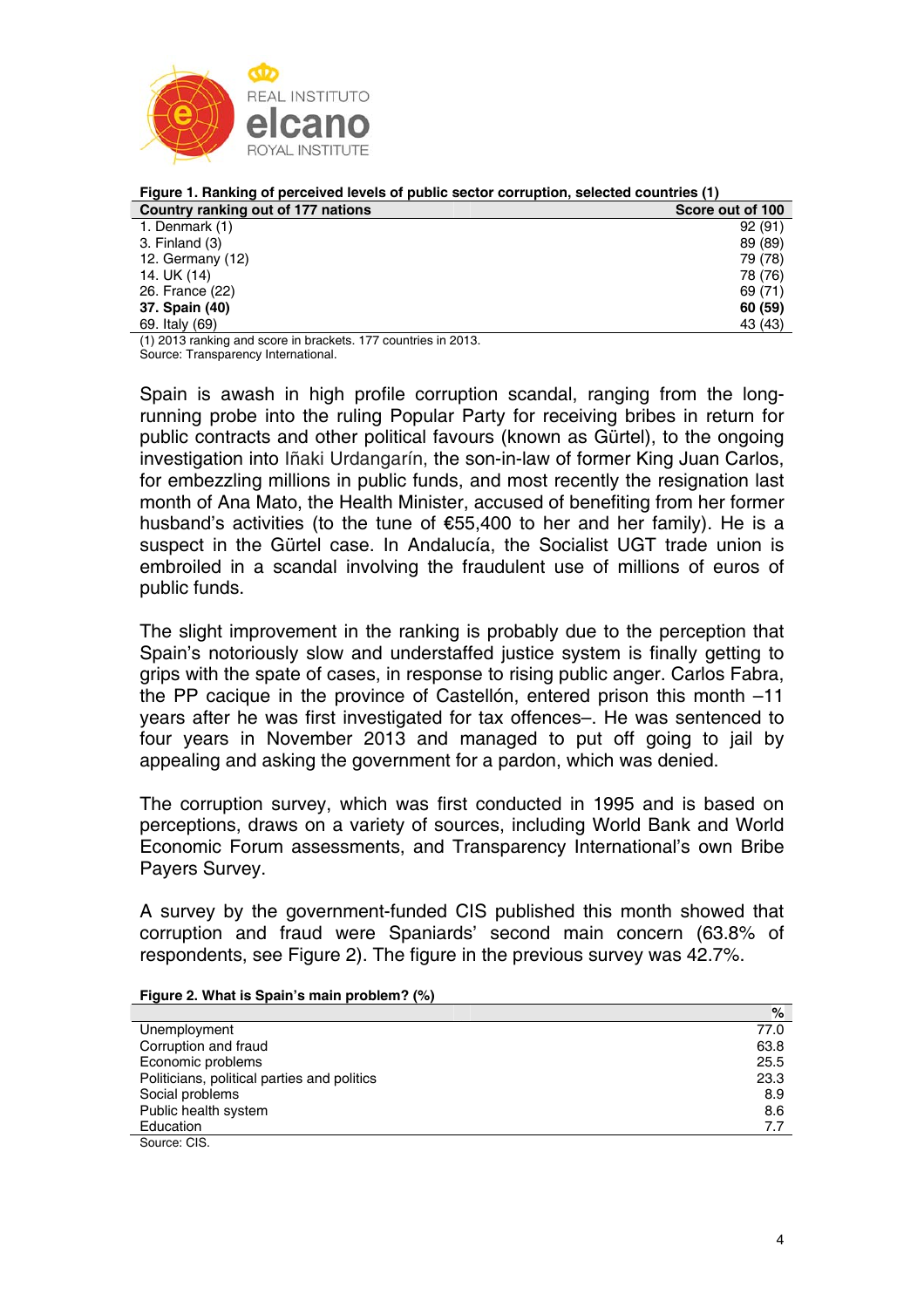

More than 800 town halls (10% of the total) are under investigation and several thousand people have been accused in corruption cases.

Prime Minister Mariano Rajoy told parliament this month that corruption was not endemic in Spain. 'I cannot accept that the suspicion of corruption is extended to all politicians in Spain'.

The illegal financing of political parties is to be incorporated into the penal code. No significant changes, however, have been made to the mechanisms for awarding public contracts, which is the source of most corruption, and the top echelon of the *Tribunal de Cuentas*, responsible for auditing the accounts of the public sector and political parties, is mainly appointed by political parties.

A law of silence prevails within political parties regarding corruption; the very few whistleblowers that have come forward have been expelled from the party's ranks. This situation is epitomised in the popular expression '*El que se mueve no sale en la foto*' ('If you move, you're out of the picture').

Pedro Sánchez, the Socialist leader, rejected a global pact with the PP on corruption on the grounds that the party had no moral authority as it was involved in many scandals.

Meanwhile, state prosecutor Pedro Horrach said the tax fraud charges against the Infanta Cristina, sister of King Felipe VI, and brought by *Manos Limpias* (Clean Hands) should be dropped, while her husband, Iñaki Urdangarín, should be tried for fraud and embezzlement. He faces a sentence of 19 years. It is now up to investigative judge José Castro to decide who should be formally indicted in the case.

Horrach cited the so-called 'Botín doctrine', named after the late Emilio Botín, former chairman of Santander, according to which a private prosecution is considered null if neither the attorney general's office nor the Inland Revenue has brought charges.

## *Podemos slips in voting intention poll, unveils economic programme*

The radical anti-establishment party Podemos (We Can), which is not yet a year old, appears to be slipping in popularity after a voting intention poll in November showed it would win the general election. The latest poll puts it in second place, after the Socialists, with 25.0% of votes, down from 27.7% in November (see Figure 3).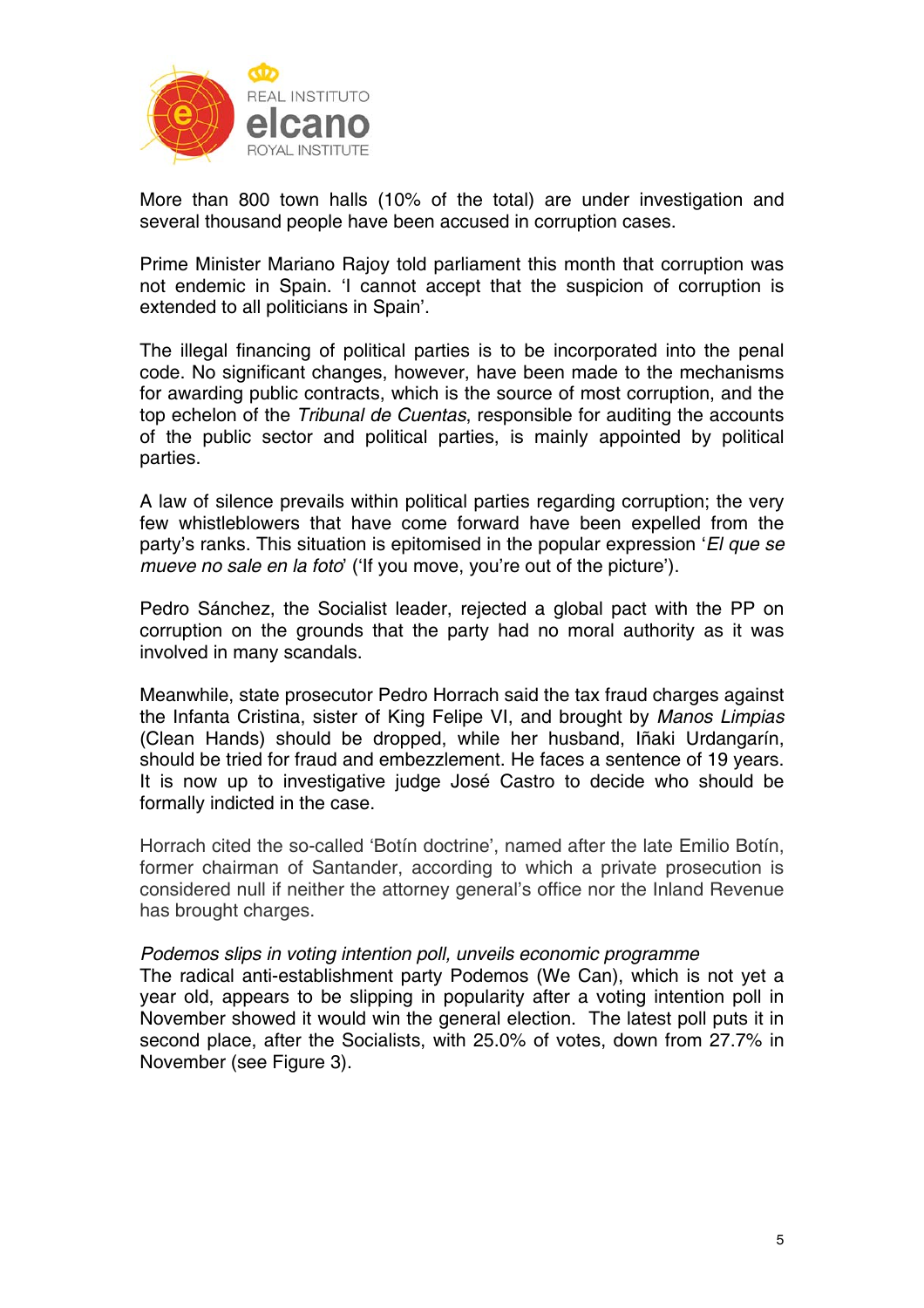

|                      | 2011 | August <sub>2014</sub> | October2014 | November2014 | December2014 |
|----------------------|------|------------------------|-------------|--------------|--------------|
| Popular Party        | 44.6 | 32.3                   | 30.3        | 20.7         | 20.0         |
| Socialists           | 28.7 | 31.7                   | 30.9        | 26.2         | 27.7         |
| Others + blank votes | 15.1 | 17.1                   | 16.5        | 18.2         | 16.9         |
| <b>IU/ICV</b>        | 6.9  | 4.9                    | 5.2         | 3.8          | 5.6          |
| UPvD                 | 4.7  | 3.3                    | 3.4         | 3.4          | 4.8          |
| <b>Podemos</b>       | -    | 10.7                   | 13.8        | 27.7         | 25.0         |
|                      |      |                        |             |              |              |

#### **Figure 3. 2011 general election and voting intention since then (% of votes)**

Source: Metroscopia.

The poll was conducted several days after Podemos unveiled its economic programme. Its slippage could well be due to its policies, which for some go too far and for others not enough. Having diagnosed Spain's problems, which have a zero political cost, the party is now having to spell out its solutions and submit itself to scrutiny.

The loss of popularity is particularly acute among Socialist voters, 52% of whom in November believed in Podemos' economic policies compared with 42% now. The party has also lost confidence among voters under the age of 34.

The 68-page manifesto, which will serve as a basis for Podemos' election programme softens some of the party's more radical ideas contained in its programme for last May's European elections, such as a guaranteed basic income for everyone in need and retirement at 60, but sets out a battery of measures that, in the opinion of its opponents, would turn Spain into a Venezuela-style basket case.<sup>1</sup>

The proposals include:

- Credit should be enshrined in the constitution as an 'essential public service', state banks created and an undefined 'citizens' bank of public interest' established.
- Pensions, wages, public and private investment and welfare spending should be increased. Podemos calls for the elimination of the Popular Party's 2013 pension reforms, designed to make the untenable system more sustainable. The reforms severely restrict index-linking of pension payouts and are gradually raising the retirement age to 67 from 65. Podemos says the retirement age should remain at 65.
- Abolition of the PP's 2012 labour-market reforms, which reduced the cost of shedding workers on permanent contracts and enable companies to opt out of sector-wide made collective bargaining agreements in certain circumstances.

 $\overline{a}$ 

http://www.realinstitutoelcano.org/wps/portal/web/rielcano\_en/contenido?WCM\_GLOBAL\_CONTEXT=/e lcano/elcano\_in/zonas\_in/commentary-chislett-can-spain-afford-the-economic-programme-ofpodemos#.VIxzTWTF-iY.

 $1$  The full programme in Spanish is available at

http://estaticos.elperiodico.com/resources/pdf/7/8/1417174096987.pdf?\_ga=1.48315814.141551448.14 15180559, while my analysis of it is at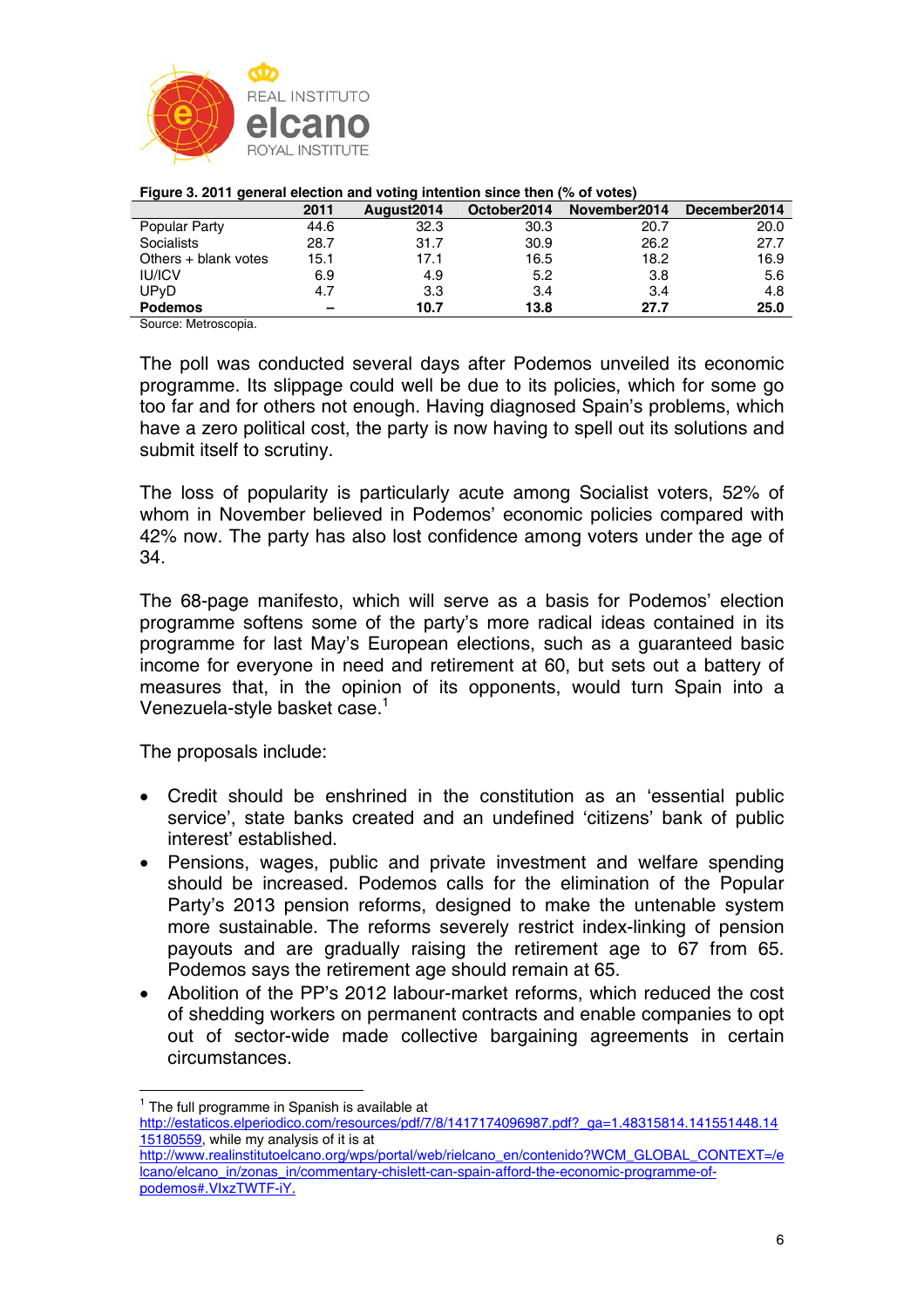

• Debt relief, particularly for those struggling to pay mortgages.

# *Catalan President unveils roadmap for independence*

Artur Mas, the President of Catalonia, who faces four charges for holding an illegal mock referendum on independence last month, unveiled his roadmap for achieving a separate state.

The non-binding vote defied a ruling by the Constitutional Court. Of the 2.3 million votes cast, more than 80% were in favour of independence (29% of the total possible votes of 6.3 million).

Mas proposed holding early regional elections and running on a united ticket with other pro-independence parties. The votes cast for it would be seen as a plebiscite on the independence issue.

If the secessionist ticket won, there would be another vote within 18 months to formalise the creation of an independent Catalan state. This would probably happen in 2016.

'There is little time to do an enormous task', said Mas, who heads the nationalist Convergence party.

The more radical Republican Left of Catalonia (ERC), which heads the polls and is at the forefront of pushing for independence, has yet to give its blessing to a joint ticket.

Prime Minister Mariano Rajoy told the regional leaders of his Popular Party, to much applause, that 'the sovereignty and unity of Spain are not negotiable'.

## *Population continues to fall mainly because of emigration*

Spain's population stood at 46.46 million on 1 July, almost 50,000 lower than at the start of the year and mainly due to emigration by foreigners. The population has not stopped falling since 2012 because of the economic crisis (see Figure 4).

|  |  | Figure 4. Spain's population and foreigners' share, 2005-14 |
|--|--|-------------------------------------------------------------|
|  |  |                                                             |

|                                    | 2005 | 2006 2007 |      | 2008 |                                   |  |      | 2009 2010 2011 2012 2013 2014 (1) |
|------------------------------------|------|-----------|------|------|-----------------------------------|--|------|-----------------------------------|
| Population (mn)                    | 44.1 | 44.7      | 45.2 |      | 46.1 46.7 47.0 47.2 47.3 47.1     |  |      | 46.5                              |
| Foreigners' share (%)              | 8.5  |           |      |      | 9.3 10.0 11.4 12.1 12.2 12.2 12.1 |  | 11.7 | 9.7                               |
| (1) Provisional figures at 1 July. |      |           |      |      |                                   |  |      |                                   |

Note: the figures for 2005-2013 are for 1 January of each year and are based on those registered with local town halls. They are rounded to the nearest decimal point. Source: INE (National Statistics Office).

The foreign population dropped by 138,556 to 4.67 million (see Figure 5). The biggest drop (27,014) was in the number of Ecuadoreans.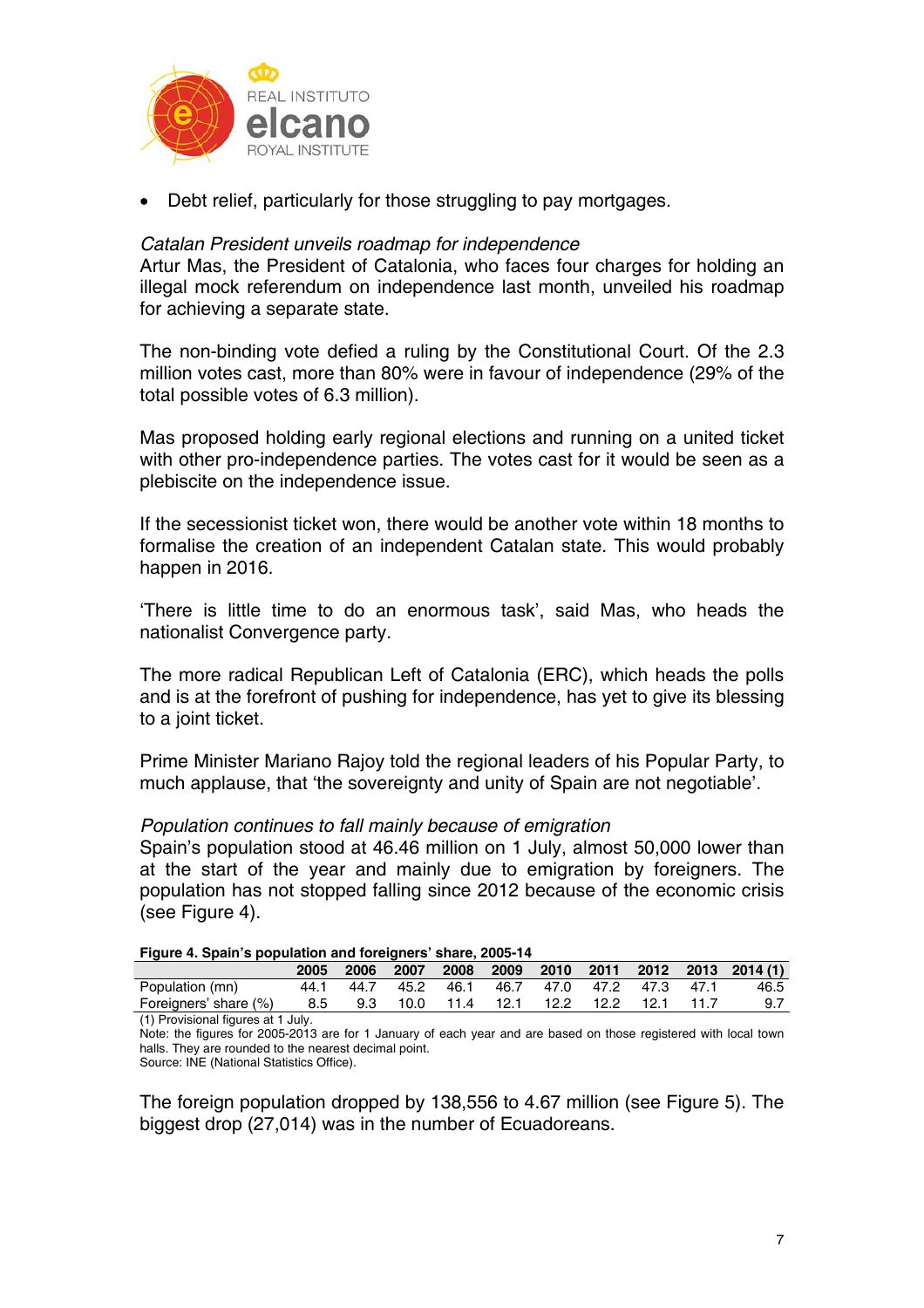

|                         |                 | Tigale 3. Foreign population by the top-To countries or origin, Toury 2014 and Toanuary 2014 |           |
|-------------------------|-----------------|----------------------------------------------------------------------------------------------|-----------|
|                         | 1 July 2014 (1) | 1 January 2014                                                                               | Change    |
| Rumania                 | 721,445         | 728,253                                                                                      | $-6.808$  |
| Morocco                 | 697.074         | 717,992                                                                                      | $-20,917$ |
| UK.                     | 310,074         | 310,052                                                                                      | $-22$     |
| Ecuador                 | 187,025         | 214,039                                                                                      | $-27,014$ |
| Italy                   | 184.179         | 180,823                                                                                      | 3,356     |
| China                   | 165,571         | 165,978                                                                                      | $-407$    |
| Colombia                | 154.320         | 173,193                                                                                      | $-18,873$ |
| Germany                 | 147.972         | 148,502                                                                                      | -531      |
| <b>Bulgaria</b>         | 137,915         | 139,931                                                                                      | $-2,015$  |
| <b>Bolivia</b>          | 109.596         | 127.477                                                                                      | -17.881   |
| Other countries         | 1,723,332       | 1,770,819                                                                                    | -47,4878  |
| Total                   | 4,538,503       | 4,677,059                                                                                    | 138,556   |
| (1) Provisional figures |                 |                                                                                              |           |

#### **Figure 5. Foreign population by the top-10 countries of origin, 1 July 2014 and 1 January 2014**

(1) Provisional figures.

Source: INE.

Net migration (the difference between immigration and emigration) was - 50,426. Of the 206,492 people who emigrated in the first half of this year, 21% fewer than in the second half of 2013, 42,685 of them were Spaniards (see Figure 6). Almost two-thirds of the Spaniards who emigrated in the first half of 2014 were born in Spain as opposed to being immigrants who acquired Spanish nationality.<sup>2</sup>

#### **Figure 6. Net migration of Spaniards, 2012-14**

|                  | <b>Immigration</b> | <b>Emigration</b> | <b>Net migration</b> |
|------------------|--------------------|-------------------|----------------------|
| First half 2012  | 14.675             | 25,835            | $-12.663$            |
| Second half 2012 | 16.890             | 31.432            | $-14.878$            |
| First half 2013  | 14.255             | 36.371            | $-22.116$            |
| Second half 2013 | 18.166             | 36,958            | $-18.792$            |
| First half 2014  | 17.951             | 42.685            | $-24.734$            |
|                  |                    |                   |                      |

Source: INE.

## *Big rise in share of adults with tertiary education*

The proportion of adults with tertiary education reached one-third in 2013, up from less than 30% in 2007 (see Figure 7). This would suggest that more people are continuing their education as a result of massive unemployment. During the decade-long economic boom, which ended in 2008, the early school-leaving rate reached 31%. It is now down to around 25%.

| Figure 7. Adult population with tertiary education, 2007-13 (%) (1) |  |  |  |
|---------------------------------------------------------------------|--|--|--|
|---------------------------------------------------------------------|--|--|--|

|                                   | 2013 | 2007 |
|-----------------------------------|------|------|
| Ireland                           | 41.5 | 32.8 |
| UK                                | 39.6 | 32.0 |
| Spain                             | 33.7 | 29.3 |
| France                            | 32.1 | 26.6 |
| EU-28                             | 28.5 | 23.5 |
| Germany                           | 28.5 | 24.3 |
| Italy                             | 16.3 | 13.6 |
| $\cdots$ $\cdots$ $\cdots$<br>. . |      |      |

(1) 25-64 years old.

Source: Eurostat.

 $\overline{a}$  $2$  A total of 225,793 people acquired Spanish nationality in 2013.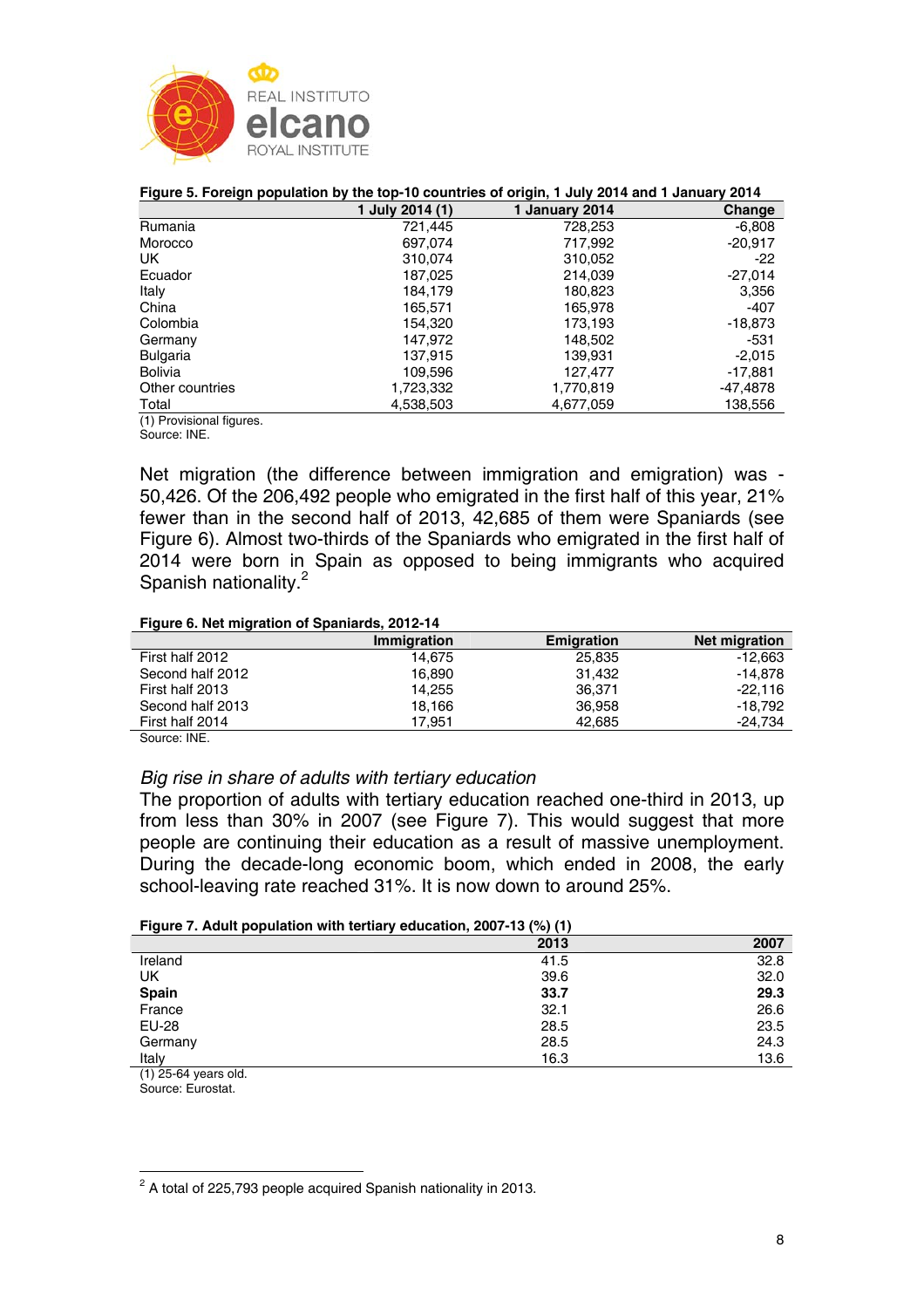

*Spain, the 62<sup>nd</sup> happiest place to live in the world* 

Spaniards are generally perceived as a happy people, and not just because the origin of the word *fiesta* is Spanish. Yet, according to a new map of 151 countries based on people's well-being. Spain is only the world's  $62<sup>nd</sup>$ happiest place to live (see Figure 8).

#### **Figure 8. Happiness Index around the world**



Source: Movehub based on data from the Happy Planet Index (HPI). Happy countries to live in appear more green while unhappy countries appear more red.

The map, compiled by the relocation website Movehub using data from the latest Happy Planet Index (HPI), measures happiness in terms of life expectancy, the level of well-being experienced and the ecological footprint and not on the basis of wealth.

Experienced well-being was assessed using a question called the 'Ladder of Life' from the Gallup World Poll. This asks respondents to imagine a ladder, where 0 represents the worst possible life and 10 the best possible life, and which step they feel they currently stand on.

The map does not take into account inequality measures and human-rights issues. This explains why some countries like Syria and Iraq feature so surprisingly high. The happiest country is Costa Rica.

The publication of the map coincided with a study of six countries by the Vodafone Institute for Society and Communications, which showed that Spaniards between the ages of 18 and 30 are the most pessimistic about the future after the Italians (see Figures 9 and 10).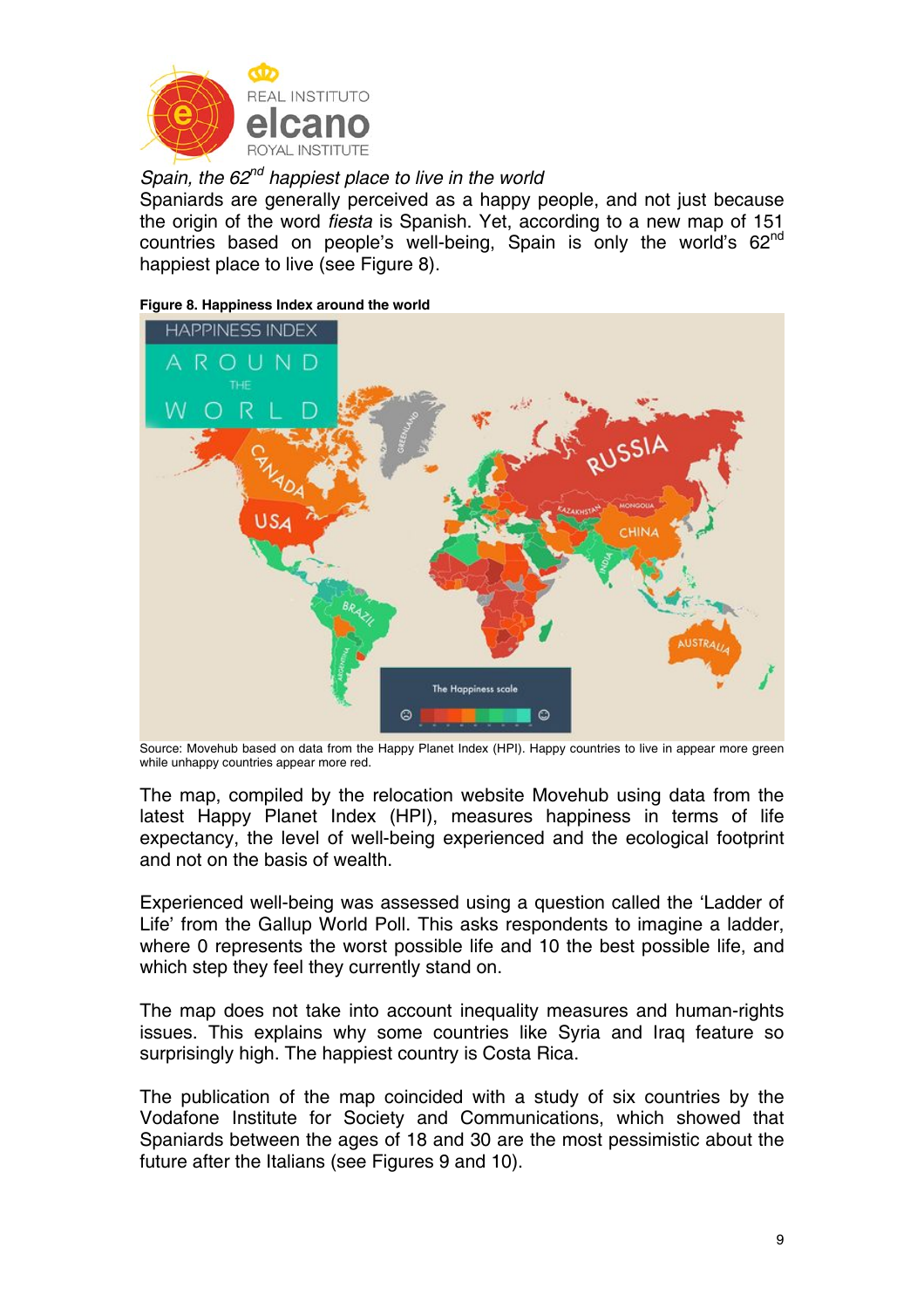

#### **Figure 9. Evaluation of the future (1)**

|                | Sum of the four most optimistic values (%)                                                                               |
|----------------|--------------------------------------------------------------------------------------------------------------------------|
| Germany        | 43                                                                                                                       |
| Netherlands    | 42                                                                                                                       |
| Czech Republic | 39                                                                                                                       |
| UK             | 33                                                                                                                       |
| Spain          | 29                                                                                                                       |
| Italy          | 23                                                                                                                       |
|                | . De unu think that in unu unu sensyation will venovally lood a hotter life or a waren life than your normal changestian |

Do you think that, overall, your generation will generally lead a better life or a worse life than your parents' generation in terms if income and standards of living?

Source: Vodafone Institute for Society and Communications.

#### **Figure 10. Feelings about the future (1)**

|                                                                                         | Sum of the four most optimistic values (%) |
|-----------------------------------------------------------------------------------------|--------------------------------------------|
| Netherlands                                                                             |                                            |
| Germany                                                                                 | 66                                         |
| Czech Republic                                                                          | 60                                         |
| UK                                                                                      | 58                                         |
| Spain                                                                                   | 49                                         |
| Italv                                                                                   | 40                                         |
| Caudina all penesso et unu life inte account hou de usu feel about usus future $\Omega$ |                                            |

(1) Taking all aspects of your life into account, how do you feel about your future? Source: Vodafone Institute for Society and Communications.

According to the survey, 72% of respondents believe that job opportunities are better in other countries, 58% are planning to move in the future because of job chances (21% in Germany), and only 21% would not consider moving abroad for a job.

## **The Economy**

## *Spain submits €53 billion of projects for the 'Junker fund'*

Spain has submitted €53 billion of projects to the recently launched European Fund for Strategic Investment (EFSI), the third-largest amount after Italy and the UK, which is aimed at reviving EU economies (see Figure 11).

|  | Figure 11. Value of projects, 2015-17 (€ billion) |  |  |  |
|--|---------------------------------------------------|--|--|--|
|--|---------------------------------------------------|--|--|--|

|                        | € billion |
|------------------------|-----------|
| Italy                  | 87        |
| UK                     | 63        |
| <b>Spain</b><br>France | 53        |
|                        | 48        |
| Belgium                | 20        |
| Poland                 | 18        |

Source: European Commission and European Investment Bank.

The EFSI is the first major initiative since Jean-Claude Juncker took office as President of the European Commission and envisages total investment of €315 million. The seed money will include €16 billion from the EU's existing budget and €5 billion from the European Investment Bank. The idea is to leverage small amounts of public money to attract large volumes of private capital.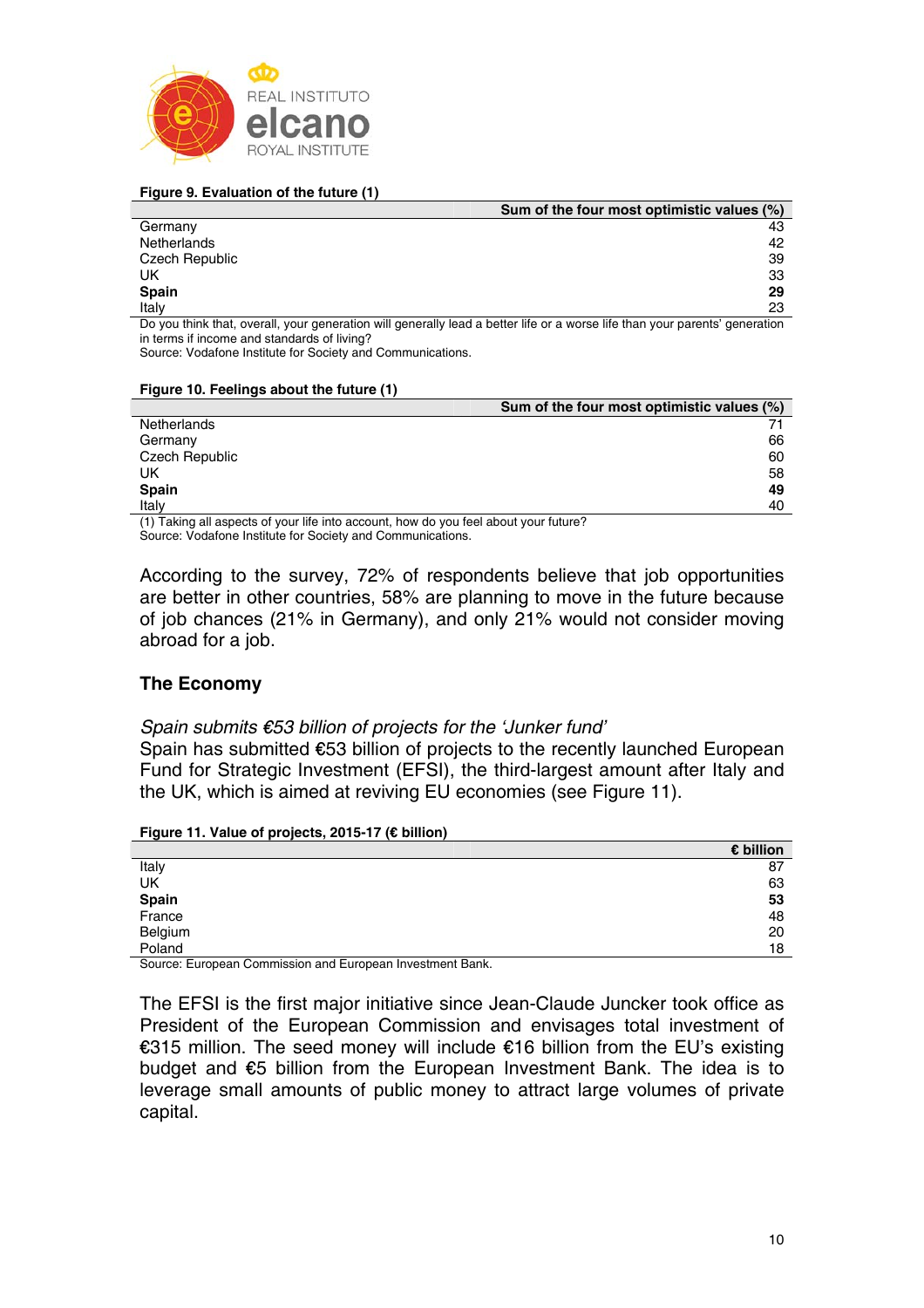

Spain's public investment has fallen by more than 40% since the onset of its crisis in 2008. The government's budget for 2015, with a general election due by December, increases investment in infrastructure for the first time since 2009.

The initial list of projects includes electricity connections with Europe (around half the total value) and high-speed Internet access in rural areas.

## *Government agrees benefit for long-term unemployed*

Around 450,000 of Spain's 2.4 million long-term unemployed (more than two years) could benefit from the new benefit of €426 a month to be introduced as of January, provided they enrol in the government's programme to be reintegrated into the labour market.

Spain's unemployment subsidy ends after two years. It is estimated that 450,000 jobless receive no form of state support and are at risk of social exclusion.

The long-term unemployed officially account for more than 40% of the total jobless number of 5.4 million.

Prime Minister Mariano Rajoy is trumpeting the economic recovery (GDP growth of around 1.3% this year and more than 2% in 2015 $3$ ) after a long recession but admits it 'has not reached everyone in the same way'.

*Labour costs in manufacturing inch up, R&D spending falls*  Spain's hourly labour costs in manufacturing rose a little in 2013 and were close to Japan's, while R&D spending continued to decline to 1.24% of GDP.

The very sharp fall in Japan's costs brought made them less than one euro more than Spain's (see Figure 12).

| <b>Ranking and country</b> | $\epsilon$ (1) |
|----------------------------|----------------|
| 1. Norway                  | 56.5 (57.8)    |
| 6. Germany                 | 36.8 (36.9)    |
| 7. France                  | 36.4 (36.8)    |
| 10. Italy                  | 26.6 (27.5)    |
| 11. US                     | 25.9(25.9)     |
| 12. UK                     | 24.4 (25.1)    |
| 13. Japan                  | 23.3 (29.6)    |
| 14. Spain                  | 22.7(22.4)     |
| 26. China                  | 4.4(4.0)       |

**Figure 12. Hourly labour costs in manufacturing, 2013 (€)** 

(1) Figures rounded up to nearest decimal point and 2012 figures in brackets. Source: Cologne Institute for Economic Research.

**EXECTS 2018**<br><sup>3</sup> See the Twenty-three reasons for optimism in Spain by the Secretary of State for European Affairs. http://www.realinstitutoelcano.org/wps/portal/web/rielcano\_en/contenido?WCM\_GLOBAL\_CONTEXT=/e lcano/elcano\_in/zonas\_in/twenty-three-reasons-for-optimism-in-spain-maec#.VJB7LGTF-iY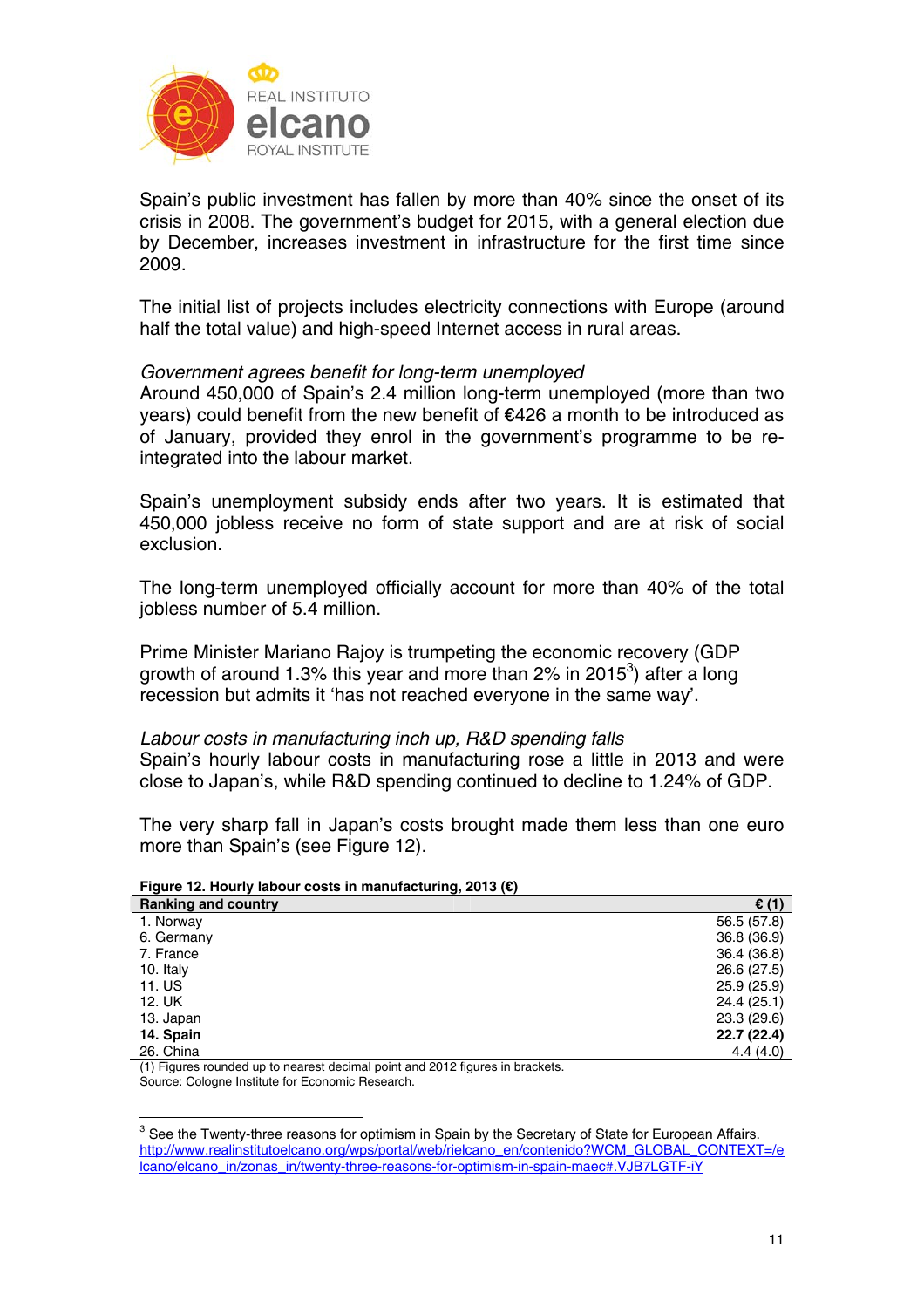

R&D expenditure has fallen every year since 2010 when it reached a peak of 1.40% of GDP (see Figure 13). Such a low level is out of kilter with the need to create a more knowledge-based economy.

#### **Figure 13. R&D expenditure (% of GDP), 2013 and 2010**

|                             | 2013 | 2010 |
|-----------------------------|------|------|
| Finland                     | 3.32 | 3.90 |
| Germany                     | 2.94 | 2.80 |
| France                      | 2.23 | 2.24 |
| EU-28                       | 2.02 | 2.00 |
| UK                          | 1.63 | 1.77 |
| Italy                       | 1.25 | 1.26 |
| Spain                       | 1.24 | 1.40 |
| $\sim$ $\sim$ $\sim$ $\sim$ |      |      |

Source: Eurostat.

#### *Exports set to maintain their momentum in 2015*

Spain's exports of goods and services, which have played a significant role in economic recovery, will grow faster in 2015, according to forecasts by the European Commission.

Growth is projected at 4.9% compared with an estimated 3.8% this year, and above the average EU rate of 3.9% (see Figure 14). The current account is forecast to remain in surplus this year to the tune of around 0.2% of GDP.

#### **Figure 14. Exports of goods and services, 2014 and 2015 (% annual growth)**

|         | 2015 | 2014   |
|---------|------|--------|
| Hungary | 6.0  | 6.5    |
| Spain   | 4.9  | 3.8    |
| Germany | 4.2  | 3.3    |
| France  | 3.9  | 2.3    |
| EU-28   | 3.9  | 2.9    |
| Italy   | 3.4  | 1.5    |
| UK      | 3.3  | $-0.6$ |

Source: European Commission.

## *Spain's income inequality widens considerably*

The richest 10% of the population earned close to 14 times more than the poorest 10% in 2011, up from eight times in 2007, according to the latest comparative figures from the OECD (see Figure 15). Inequality is a hot topic globally and increasingly in Spain.

#### **Figure 15. Gap between the richest 10% and the poorest 10% (times)**

|               | 2011 | 2007 |
|---------------|------|------|
| Mexico        | 26.8 | 30.5 |
| US            | 16.5 | 15.1 |
| Turkey        | 14.5 | 13.8 |
| Spain         | 13.8 | 8.4  |
| Italy         | 10.2 | 9.1  |
| UK            | 9.6  | 9.8  |
| France        | 7.4  | 6.8  |
| Germany       | 6.9  | 6.7  |
| Source: OECD. |      |      |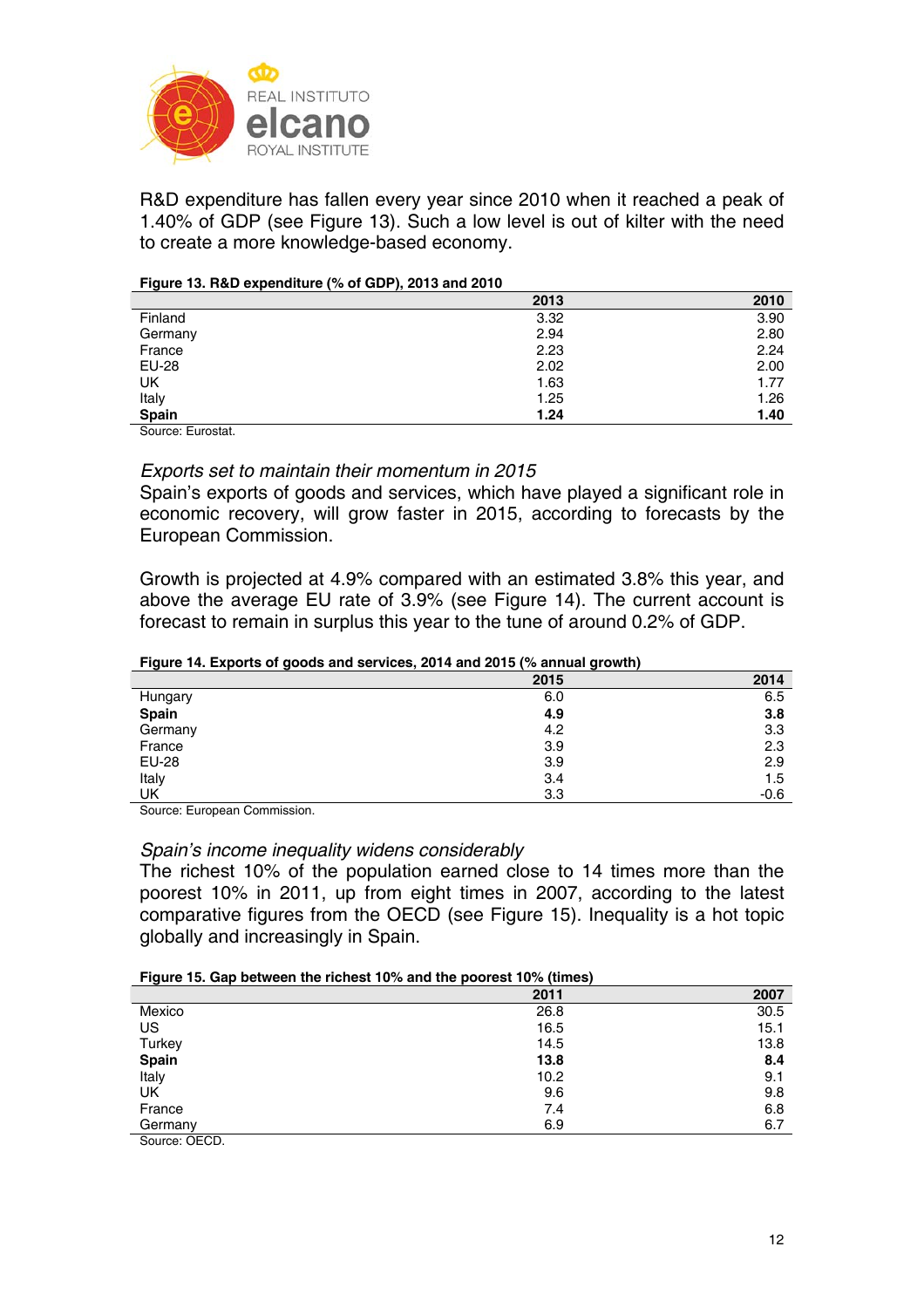

*Tax revenue as a share of GDP still far from the level before the crisis*  Spain's tax receipts represented 32.6% of GDP in 2013, slightly higher than in 2012 but still well below the level (36.4%) in 2007 before the onset of its crisis, according to the latest OECD figures (see Figure 16).

| -                | $\overline{\phantom{a}}$ |      |
|------------------|--------------------------|------|
|                  | 2013(1)                  | 2007 |
| Denmark          | 48.6                     | 47.7 |
| France           | 45.0                     | 42.4 |
| Italy            | 42.6                     | 41.7 |
| Germany          | 36.7                     | 34.9 |
| OECD average     | 34.1                     | 34.2 |
| UK               | 32.9                     | 34.1 |
| <b>Spain</b>     | 32.6                     | 36.4 |
| (1) Provisional. |                          |      |

#### **Figure 16. Total tax revenues as percentage of GDP (%), 2013 and 2007**

Source: OECD Revenue Statistics 2014.

# **Corporate Scene**

## *Bankia's accounts for its public listing 'full of errors'*

The accounts used for the stock market listing of Bankia, whose collapse sparked a €41 billion EU bailout for several Spanish banks, were strewn with accounting errors, according to a report released this month as part of an ongoing court investigation into its public listing and bailout.

Bankia, formed from the merger of seven ailing savings banks, listed its shares in 2011 and less than a year later had to be rescued with a €22 billion bailout. More than 347,000 small investors lost money. The bank's chairman at the time of the listing was Rodrigo Rato, the former head of the International Monetary Fund and economy supremo in the Popular Party government of José María Aznar (1996-2004).

He appeared in court in July 2012 as part of a criminal investigation into whether he misrepresented Bankia's financial soundness. The report will be used to decide what action, if any, should be taken against Rato and other executives.

'The financial situation of BFA [the Bankia parent group] as described in the flotation documents did not give a true picture of the entity', said the report, which was written by two highly experienced Bank of Spain officials seconded to the court. 'The annual accounts for 2011 . . . did not give a true picture of the company'.

The 2011 accounts were restated after Rato left Bankia and was replaced by José Ignacio Goirigolzarri, the former CEO of BBVA. The small profit for 2011 became a loss of €3.3 billion. The report said the loss could still have been underestimated by €1.2 billion, because of the way some bad debts were reclassified.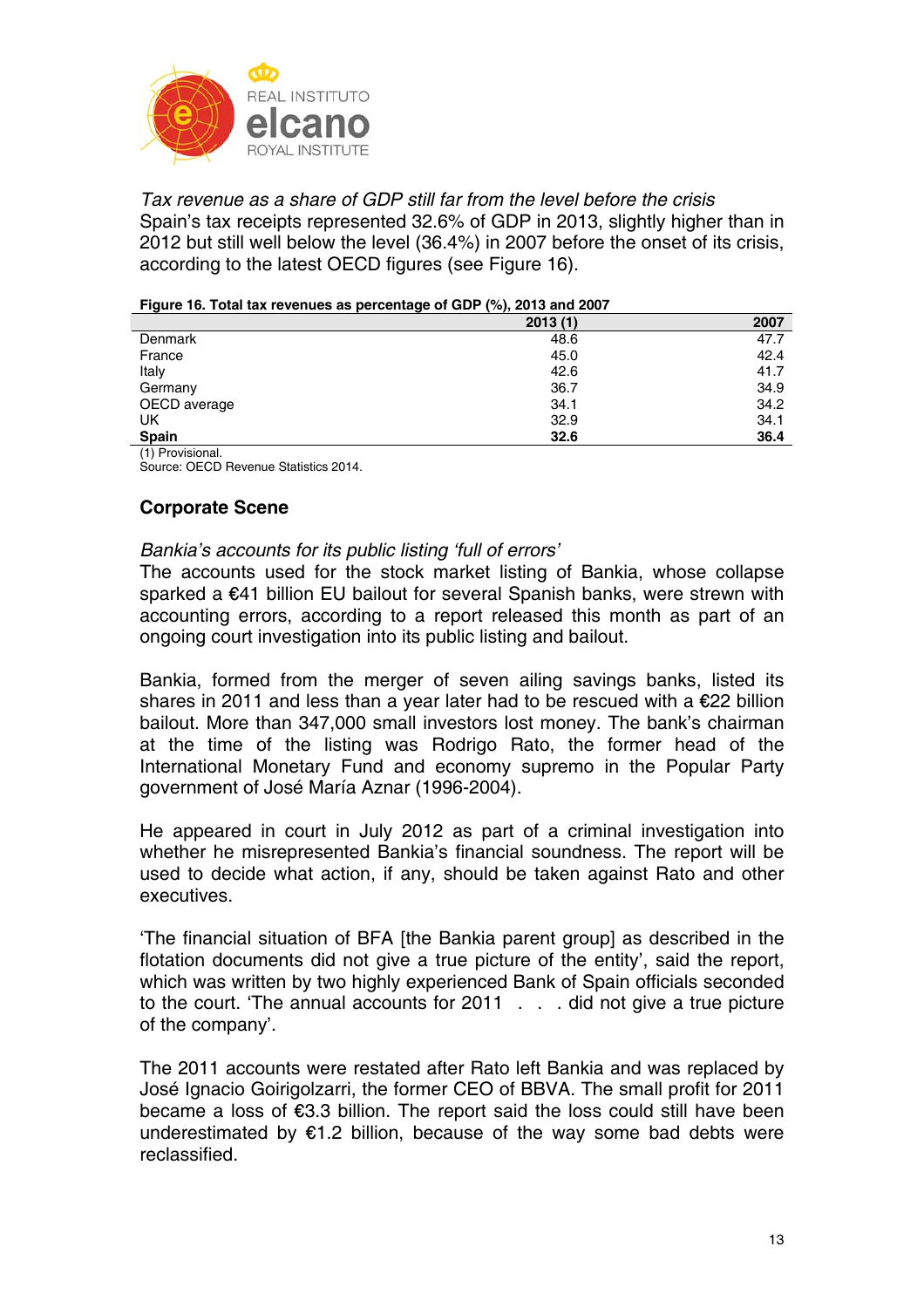

Deloitte came under scrutiny for its role in Bankia's demise in a report earlier this year by Spain's accounting watchdog.

Luis de Guindos, Spain's Economy Minister, told parliament in May 2012 that both the creation of Bankia and its public listing were an error. He reaffirmed this more strongly this month when he accused the Bank of Spain and the National Securities Market Commission (CNMV) during the previous Socialist government of 'looking the other way' when Bankia was listed. Both institutions denied this. Guindos, to the surprise of many bankers, did not criticise Bankia's top management.

## *BBVA raises its stake in Turkey's Garanti Bank*

BBVA, Spain's second-largest bank, paid €2 billion to increase its stake in Turkey's Garanti Bank to 40%, giving it control of the board. The funds came from a capital increase.

The Spanish bank acquired 25% of Garanti in 2010 from the Dogus Holding, with an option to increase its stake.

The acquisition represented a vote of confidence in Turkey, which has been negotiating full membership of the EU since 2005 at a snail's pace. Its economy is forecast to be one of the fastest growing in Europe (4.6% a year over the next decade according to BBVA).

'We believe that Turkey is a very exciting market where we can achieve strong long-term growth. We are maximising economic exposure to Garanti at a very good price', said Jaime Sáenz de Tejada, BBVA's chief financial officer. Garanti has a strong position (see Figure 17).

**Figure 17. Market shares of Garanti in Turkey (%)** 

|                       | $\%$ |
|-----------------------|------|
| Auto finance          | 20.3 |
| Credit card customers | 14.3 |
| Consumer credit       | 13.9 |
| Mortgages             | 13.6 |
| Deposits              | 11.1 |
| Lending               | 12.3 |
| Source: BBVA.         |      |

The purchase stepped up BBVA's already significant geographic diversification (see Figure 18).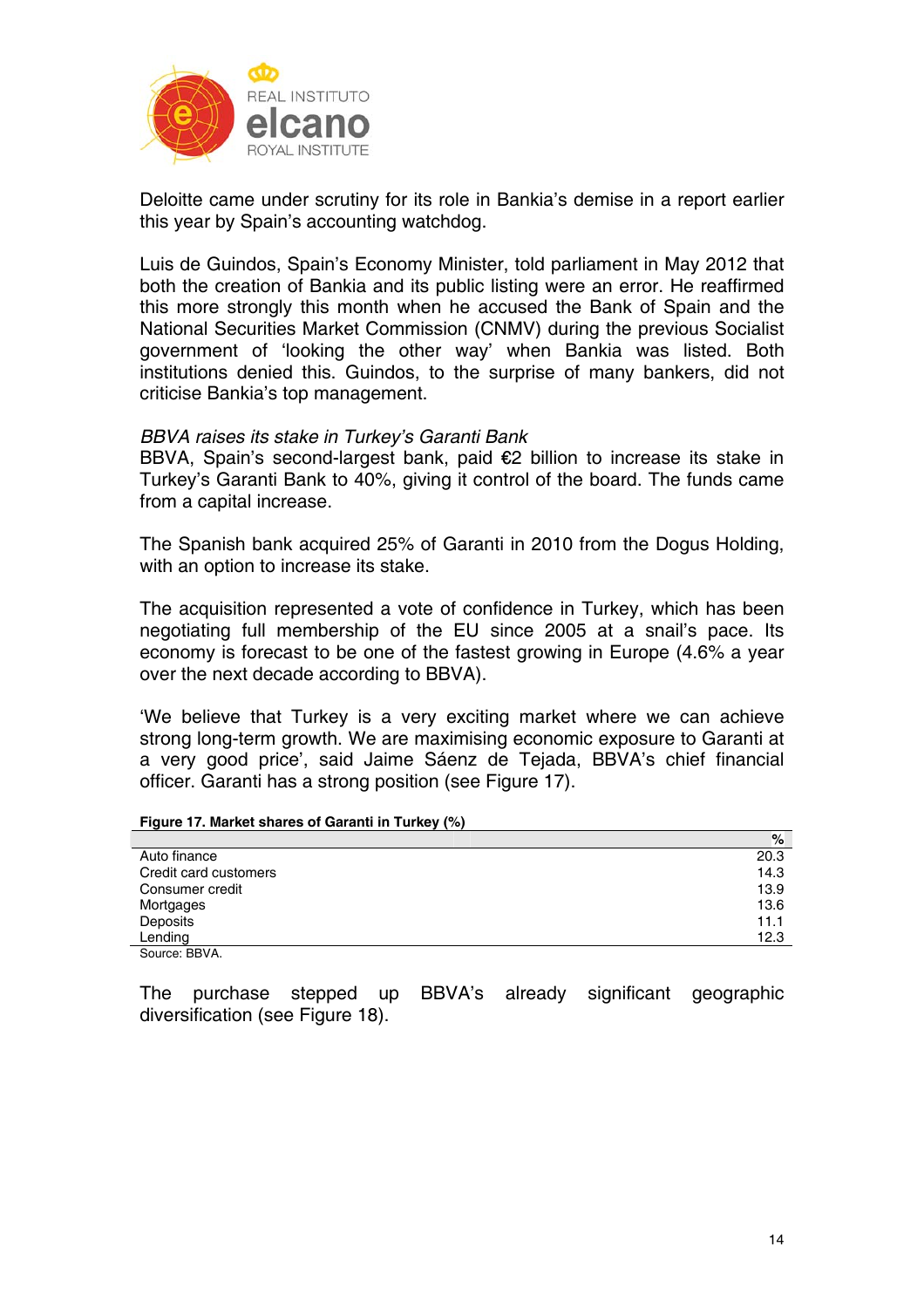

#### **Figure 18. Geographic distribution of BBVA's net attributable profit (% of total), first nine months of 2014 (1)**

|               | % of total |
|---------------|------------|
| Spain (2)     | 7.6        |
| Mexico        | 43.3       |
| South America | 24.2       |
| Eurasia (3)   | 15.1       |
| US            | 9.7        |

(1) Excluding the corporate centre.

(2) Including real estate activity.

(3) Pro forma financial statements with the revenues and expenses of the Garanti Group consolidated in proportion to the percentage of BBVA's stake.

Source: BBVA.

## *ACS wins US\$1.2 billion high-speed train contract in California*

A consortium led by ACS won a US\$1.2 billion contract to build 105km of the high-speed railway system in California between Fresno and Bakersfield.

Dragados has been involved in construction of 41 high-speed rail projects around the world over the past 25 years.

# *Mexico's Carlos Slim to become the main shareholder in FCC*

The Mexican magnate Carlos Slim is to invest up to  $\epsilon$ 700 billion in the construction giant FCC in return for a stake of 25.6%. Esther Koplowitz, FCC's chairman, will reduce her stake from 50.0% to 22.4%.

Two companies owned by Slim will acquire the subscription rights for a  $\epsilon$ 1 billion capital increase and will also buy additional shares in the rights issue.

At first it looked as if the US billionaire George Soros would invest in FCC as he was in exclusive talks with the company, hit hard by Spain's property slump as of 2008 and saddled with high debts.

Last year, Bill Gates paid €108.5 million for a nearly 6% stake in FCC.

These two high profile investments are seen as evidence that the Spanish economy is back on a sustained path of recovery.

## *Sacyr teams up with Manhattan Construction to enter the US*

Sacyr and Manhattan Construction have agreed to jointly undertake projects in the US relating to infrastructure, concessions (oil and gas, water and energy) and waste treatment.

The co-operation agreement signals Sacyr's entry into the US. The company is particularly active in Latin America (for example, it heads the international consortium that is widening the Panama Canal), but has so far been unable to break into the huge US market where its Spanish rivals, such as Ferrovial and OHL, have won significant contracts.